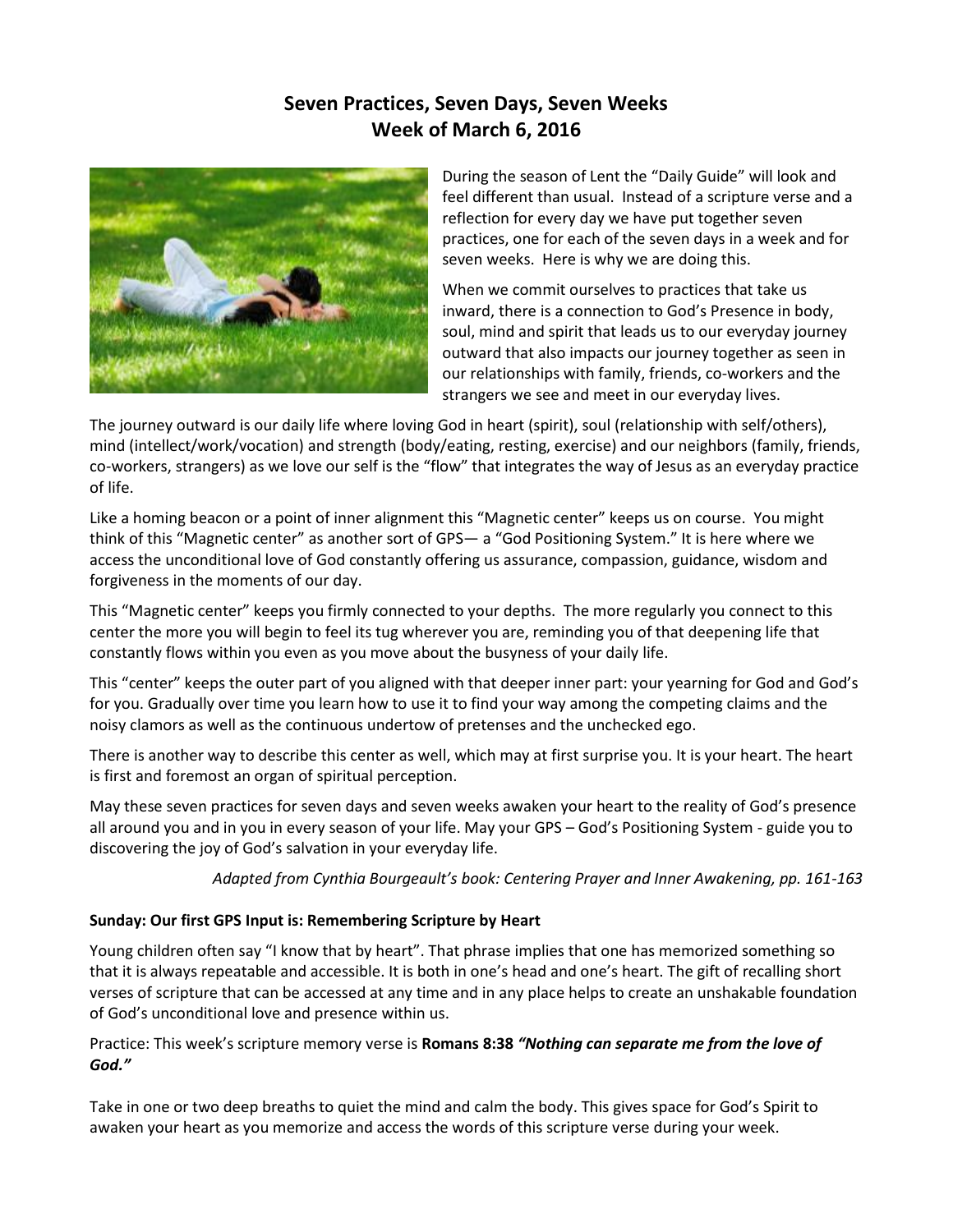| Speak out loud<br><b>Repeat out loud 3 x</b><br>Speak out loud | "Nothing can separate me"<br>"Nothing can separate me"<br>"from the love of God" |                            |                        |
|----------------------------------------------------------------|----------------------------------------------------------------------------------|----------------------------|------------------------|
|                                                                |                                                                                  | <b>Repeat out loud 3 x</b> | "from the love of God" |

You can set a reminder on your phone to repeat this practice during the day until it is memorized by "heart".

## **Monday: A Second GPS Input is: Breath Prayer**

This spiritual exercise is a way to recognize and welcome God's presence during the moments of your day by praying short verses of scripture with your breath. The intentional slowing of your breath by inhaling and exhaling is a proven way to slow down your pulse, and it will help to oxygenate both your mind and your heart. This slow breathing will help you to experience more peace when the pace of your daily activity begins to create anxiety or tension. It is an invitation to stop and receive guidance when you have a decision to make. It is a way to let go and invite the peace of Christ, as the living Word of God meeting you during the many moments of your day.

Here is a breath prayer you can use this week. This prayer will also continue planting this week's scripture memory verse deeper into your heart, mind and soul.

## Slowly Inhale: *"Nothing can separate me"* Slowly Exhale: *"from the love of God"*

Repeat as often as you need during the days of your week. It will help your mind to settle in to the truth that *"nothing can separate me from the love of God."*

## **Tuesday: A third GPS Input is: Prayerful Scripture Reflection**

This exercise invites reading the scripture as a prayer of listening and reflection so you can hear God's presence and guidance through the Word. Take in one or two deep breaths.

Read the scripture: *Romans 8:37-39 "In everything we have won more than a victory because of Christ who loves us. I am sure that nothing can separate us from God's love—not life or death, not angels or spirits, not the present or the future, and not powers above or powers below. Nothing in all creation can separate us from God's love for us in Christ Jesus our Lord!"*

Slowly re-read the scripture and observe what words or phrases stand out or may be tugging at your heart. Note them somehow.

What might God be saying to you in these words? Spend a moment or two resting in God's perfect love for you.

#### **Wednesday: A fourth GPS Input is: Gratitude**

This is a core practice that reframes how we see our everyday life. Gratitude believes there is enough for this moment. Gratitude leads you to believing that there will be enough for the next moments of the day. Someone said it like this: There is always enough for our need, but never enough for our greed.

**Roman 8:38** leads us to this place of gratitude. *"Nothing can separate me from the love of God."*

Gratitude helps to rewire the brain from negative to positive thinking and living. It is a simple yet profound practice. Neuroscience is proving that the practice of gratitude actually changes our brains (neuroplasticity) and strengthens our immune systems.

In this moment simply think of all the things for which you are grateful. Focus on one of the things for which you are most grateful and hold it in your mind and allow it to impact your body…let this image bring a smile to your face…soak in the feelings of joy and contentment.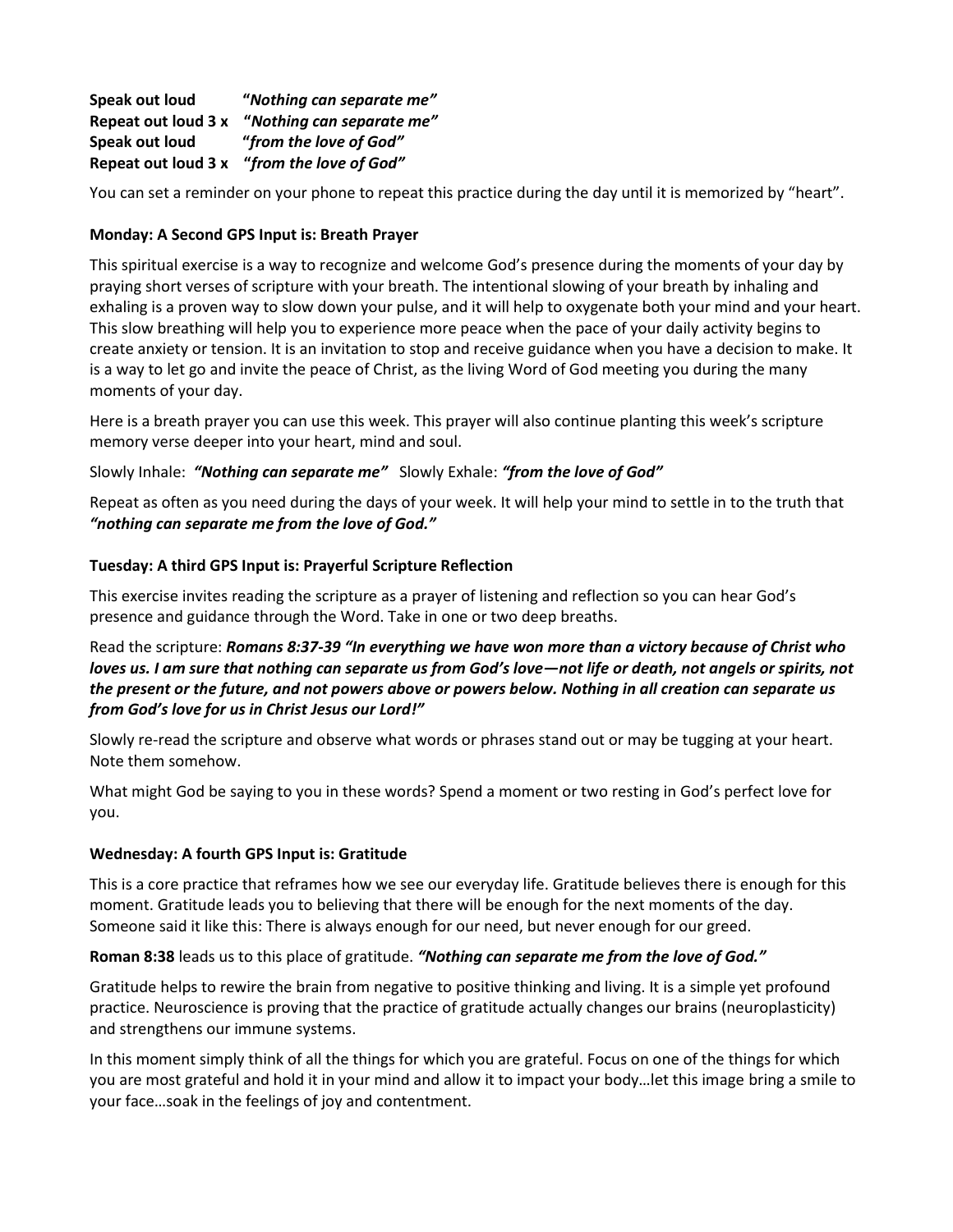Go back over your list and offer a prayer of gratitude to God. Every time you are tempted to feel sorry for what you don't have, remember your list and hone in on your single most important gratitude. It will transform your mind and bring joy to your heart and soul.

## **Thursday: A fifth GPS Input is: Listening with my Life**

This practice offers an opportunity to examine your life by noticing how God has been present to you each day and to also see and name areas that need more growth or healing.

It is important to remember that in the context of God's love and the unlimited welcome of Jesus, there is never any condemnation for your weaknesses.

The questions below will help you to move through the process of listening for God in your life in the unwavering hope of transformation. We are using the outcome of compassion, forgiveness, wisdom and service as markers of transformation as we live in relationship with God in the way of Jesus.

- How did I receive God's love and compassion today? Did I resist it in any way?
- How did I forgive others and myself today? Should I have asked someone to forgive me for a hurtful word or action today?
- How did I serve others and myself today? Did I see a need and fill it or did I walk away?
- How did I apply the wisdom of God's unconditional love and unlimited welcome and unwavering hope to my life today? Where did I stumble with this?
- How is this week's scripture verse helping to guide me? *"Nothing can separate me from the love of God."*

#### **Friday: A Sixth GPS Input is: Centering Prayer**

Centering Prayer is simply sitting in silence with an intention to be mindfully awake to God's love and your love for God. This prayer is beyond thoughts, emotions or sensations. It is like being with a very close friend or lover, where words are not required.

Centering prayer brings your relationship with God to a deeper level than just another conversation. It is pure communion with God.

Because our minds are so attached to thinking, it is helpful to choose a sacred word or short set of words that you will come back to each time your mind wanders off. If it wanders off a thousand times, then a thousand times you bring it back to your chosen word or words.

It is important to sit comfortably yet also with a sense of dignity – feet on the floor, back straight but not erect, hands gently placed on your lap in a non-defensive posture to receive.

Choose an amount of time to be with this prayer. So that you are not distracted, you may want to set a timer.

With eyes closed begin by centering on your chosen word(s). Maybe this week you can center on the words: *"Nothing can separate me from the love of God."* Remember every time your mind starts to gear up and race, come back to your centering word(s).

At the end of your time take in a deep breath while saying one more time your centering word(s). Release the breath with a smile on your face and offer a word of gratitude for the day.

#### **Saturday: A Seventh GPS Input is Simplicity and Money**

Jesus invites you to a joy-filled and abundant life that is guided by what you treasure in your heart. He said, *"Where your treasure is, there your heart will be also."*